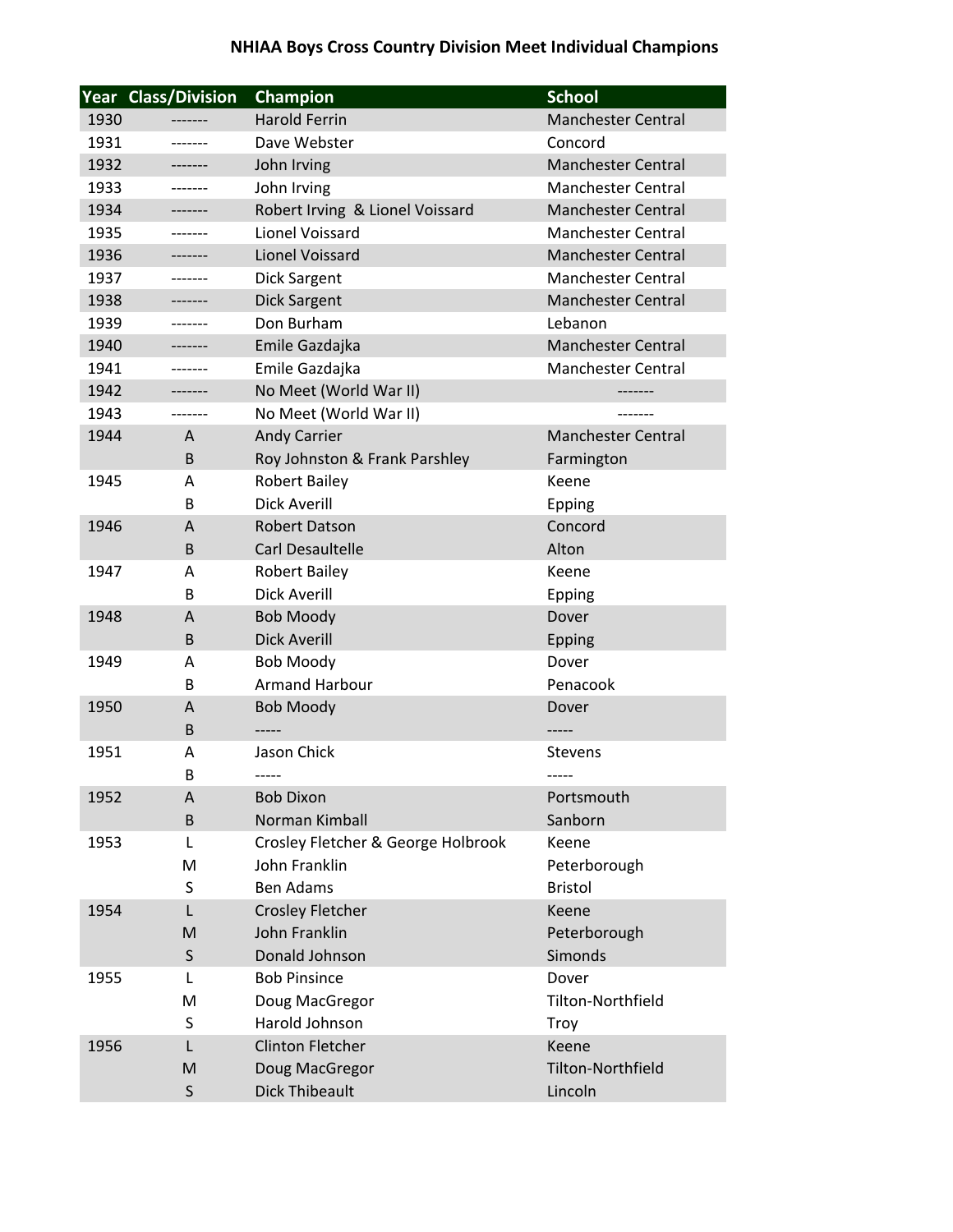|      | <b>Year Class/Division</b> | Champion                       | <b>School</b>           |
|------|----------------------------|--------------------------------|-------------------------|
| 1957 | L                          | <b>Clinton Fletcher</b>        | Keene                   |
|      | ı                          | <b>Charles Sawyer</b>          | Tilton-Northfield       |
|      | M                          | John Purtnam                   | Charlestown             |
| 1958 | L                          | <b>Clinton Fletcher</b>        | Keene                   |
|      |                            | John Putnam                    | Charlestown             |
|      | M                          | <b>Francis Robb</b>            | Haverhill               |
| 1959 | L                          | Art Scott                      | Portsmouth              |
|      | 1                          | <b>Fred Hersey</b>             | Exeter                  |
|      | M                          | <b>Francis Robb</b>            | Haverhill               |
| 1960 | L                          | Art Scott*                     | Portsmouth              |
|      | ı                          | <b>Fred Hersey</b>             | Winnacunnet             |
|      | M                          | James Moran                    | West Lebanon            |
| 1961 | L                          | Peter Compos                   | Keene                   |
|      | I                          | K. Anderson                    | Simonds                 |
|      | M                          | Don Putnam & Ken Lynds         | Antrim & Lisbon         |
| 1962 | L                          | <b>Roger Maxfield</b>          | Concord                 |
|      |                            | <b>Terry Berry</b>             | Inter-Lakes             |
|      | M                          | <b>George Miller</b>           | Lisbon                  |
| 1963 | L                          | Roger Maxfield                 | Concord                 |
|      | I                          | Gary Roberts                   | <b>Stevens</b>          |
|      | M                          | <b>Tom Dowling</b>             | Simonds                 |
| 1964 | L                          | Gerry Love                     | Concord                 |
|      | ı                          | <b>Gary Roberts</b>            | <b>Stevens</b>          |
|      | M                          | <b>Murray Latte</b>            | Peterborough            |
|      | S                          | <b>Tom Dowling</b>             | Simonds                 |
| 1965 | L                          | <b>Steve Smith</b>             | Concord                 |
|      | ı                          | Larry Martin                   | <b>Stevens</b>          |
|      | M                          | Ken Taylor                     | Peterborough<br>Simonds |
| 1966 | S                          | William Taylor<br>Alan Stevens |                         |
|      | ı                          | <b>Steve Dutton</b>            | Keene<br>Winnacunnet    |
|      | M                          | Jim Glidden                    | Lancaster               |
|      | S                          | C. Thompson                    | <b>Belmont</b>          |
| 1967 | L                          | <b>Tim Mayes</b>               | Keene                   |
|      | L                          | <b>Bill Heath</b>              | <b>Bishop Brady</b>     |
|      | M                          | Henry Boudreau                 | Peterborough            |
|      | S                          | Kevin Always                   | Simonds                 |
| 1968 | L                          | <b>B.</b> Butterworth          | Winnacunnet             |
|      | I                          | <b>Neal Ackley</b>             | <b>Bishop Brady</b>     |
|      | M                          | Larry Cote                     | Inter-Lakes             |
|      | $\mathsf S$                | <b>William Spence</b>          | <b>Hollis</b>           |
| 1969 | L                          | <b>B.</b> Butterworth          | Winnacunnet             |
|      | I                          | Bill Luti Jr.                  | <b>Bishop Brady</b>     |
|      | M                          | <b>William Spence</b>          | <b>Hollis</b>           |
|      | S                          | David Boynton                  | Ashland                 |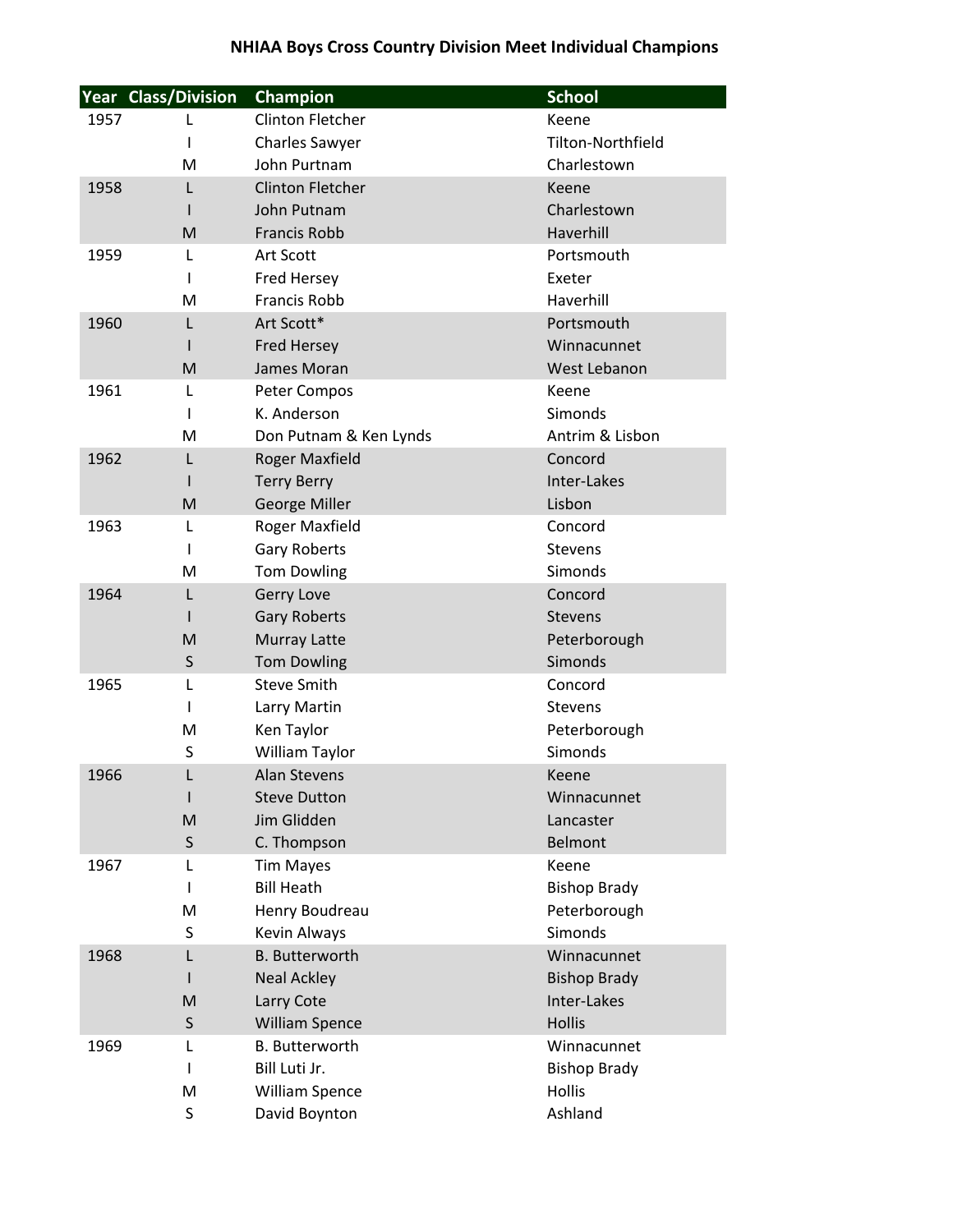|      | <b>Year Class/Division</b> | Champion                                            | <b>School</b>             |
|------|----------------------------|-----------------------------------------------------|---------------------------|
| 1970 | L                          | <b>Tom Atherton</b>                                 | Concord                   |
|      | I                          | Lenny Hall                                          | Littleton                 |
|      | M                          | Pete Thomas                                         | Mascenic                  |
|      | S                          | Dave Boynton                                        | Ashland                   |
| 1971 | L                          | Dave Richardson                                     | Pinkerton                 |
|      |                            | John Savoie                                         | <b>Bishop Brady</b>       |
|      | M                          | Dennis Labonte                                      | Woodsville                |
|      | S                          | <b>Tom Pettengill</b>                               | Newmarket                 |
| 1972 | L                          | Dave Richardson                                     | Pinkerton                 |
|      |                            | John Savoie                                         | <b>Bishop Brady</b>       |
|      | M                          | Jim Purington                                       | Raymond                   |
|      | S                          | Sam Boulde                                          | Stratford                 |
| 1973 | L                          | <b>Russ Cutting</b>                                 | Concord                   |
|      | I.                         | W. Veroneau                                         | <b>Bishop Brady</b>       |
|      | M                          | <b>Ken Gurski</b>                                   | Hollis                    |
|      | S                          | <b>Rocky Moulton</b>                                | Alton                     |
| 1974 | L                          | <b>Robert Fowler</b>                                | Laconia                   |
|      |                            | Dave Severance                                      | <b>Bishop Brady</b>       |
|      | M                          | <b>Kevin Haddock</b>                                | Gilford                   |
|      | S                          | <b>Rocky Moulton</b>                                | Alton                     |
| 1975 | L                          | Larry Reed                                          | <b>Manchester Central</b> |
|      | ı                          | Dean Kimball                                        | Timberlane                |
|      | M                          | Kevin Haddock                                       | Gilford                   |
|      | S                          | Kasey Moulton                                       | Alton                     |
| 1976 | L                          | <b>Robert Fowler</b><br>Mark Kimball & Dean Kimball | Laconia                   |
|      | M                          | Dan Titus                                           | Timberlane                |
|      | S                          | <b>Kasey Moulton</b>                                | Raymond<br>Alton          |
| 1977 | L                          | <b>Robert Fowler</b>                                | Laconia                   |
|      | I                          | <b>Mark Kimball</b>                                 | Timberlane                |
|      | M                          | Deane Gehnas                                        | Raymond                   |
|      | S                          | Kasey Moulton                                       | Alton                     |
| 1978 | L                          | Mike Gagne                                          | Nashua                    |
|      | I                          | Doug Jones                                          | Kennett                   |
|      | M                          | <b>Bill Spencer</b>                                 | Woodsville                |
|      | S                          | Mark Jensen                                         | Alton                     |
| 1979 | L                          | Mike Gagne                                          | Nashua                    |
|      | I.                         | Ron Ziemian                                         | Timberlane                |
|      | M                          | Andrew Harmon                                       | Raymond                   |
|      | S                          | Mike Beliske                                        | North Stratford           |
| 1980 | L                          | Dave Mears                                          | Salem                     |
|      |                            | Peter Anderson                                      | <b>Oyster River</b>       |
|      | M                          | Dan Kimball                                         | Newport                   |
|      | $\sf S$                    | <b>Darrell Covell</b>                               | Pittsburg                 |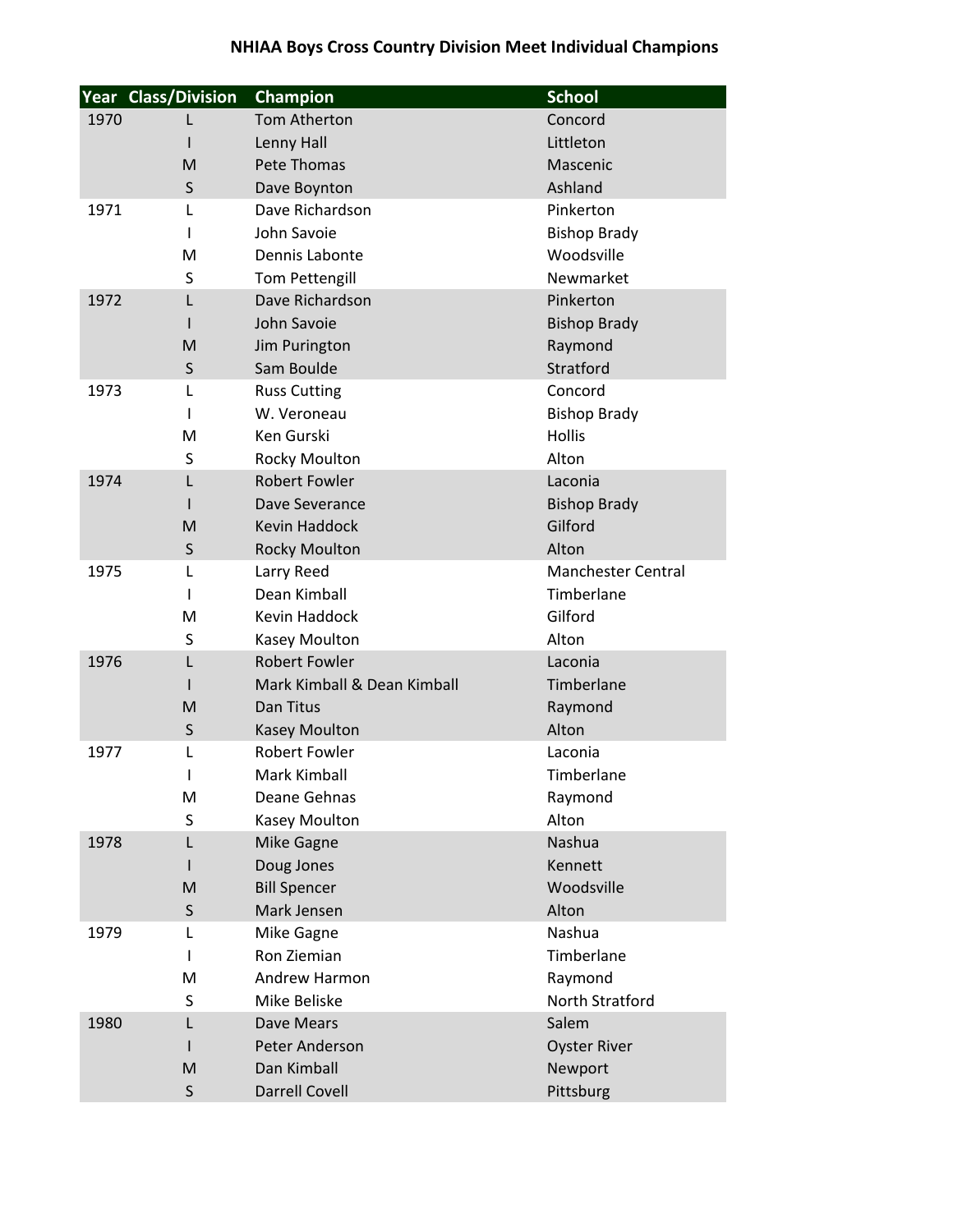|      | <b>Year Class/Division</b> | Champion                      | <b>School</b>              |
|------|----------------------------|-------------------------------|----------------------------|
| 1981 | L                          | John Everett                  | Nashua                     |
|      |                            | Rolf Sonnerup                 | Hanover                    |
|      | M                          | <b>Tim Armstrong</b>          | Plymouth                   |
|      | S                          | Pat Piper                     | Hopkinton                  |
| 1982 | L                          | <b>Kirk Lewis</b>             | Alvirne                    |
|      |                            | Rolf Sonnerup                 | Hanover                    |
|      | M                          | <b>Scott Clark</b>            | Gilford                    |
|      | S                          | Pat Piper                     | Hopkinton                  |
| 1983 | L                          | Daniel Godin                  | Londonderry                |
|      |                            | <b>Tracy Davis</b>            | Kennett                    |
|      | M                          | <b>Scott Clark</b>            | Gilford                    |
|      | S                          | <b>Darrell Covell</b>         | Pittsburg                  |
| 1984 | L                          | <b>Scott Hatch</b>            | <b>Nashua</b>              |
|      |                            | Normand Kennedy               | <b>Stevens</b>             |
|      | $M-S$                      | <b>Bret Cartwright</b>        | Mascenic                   |
| 1985 | L                          | <b>Karl Metzer</b>            | <b>Manchester Memorial</b> |
|      |                            | Normand Kennedy               | <b>Stevens</b>             |
|      | $M-S$                      | <b>Bret Cartwright</b>        | Mascenic                   |
| 1986 | L                          | Joe Donovan                   | Salem                      |
|      |                            | Sean Livingston               | Kennett                    |
|      | $M-S$                      | Jim Gebhardt                  | Gilford                    |
| 1987 | L                          | Tom Carlson                   | Nashua                     |
|      |                            | Matt Bystrak                  | Monadnock                  |
|      | $M-S$                      | Mike Giguere                  | Belmont                    |
| 1988 | L                          | Chris Basha                   | Concord                    |
|      |                            | <b>Todd Geil</b>              | <b>Stevens</b>             |
|      | $M-S$                      | Jon Ingram                    | <b>White Mountains</b>     |
| 1989 | L                          | Chris Capistran               | <b>Manchester Memorial</b> |
|      |                            | Jeff Conroy                   | Con Val                    |
|      | $M-S$                      | <b>Robert Millis</b>          | Gilford                    |
| 1990 | L                          | Phil Greenwood<br>Jeff Conroy | Nashua<br>Con Val          |
|      | $M-S$                      | Wayne Bema                    | <b>Hollis</b>              |
| 1991 | L                          | Phil Greenwood                | Nashua                     |
|      |                            | Carlyle Boulais               | Timberlane                 |
|      | $M-S$                      | Zachary Wright                | Conant                     |
| 1992 | L                          | <b>Phil Greenwood</b>         | Nashua                     |
|      |                            | Mike Northrop                 | <b>Oyster River</b>        |
|      | $M-S$                      | Zachary Wright                | Conant                     |
| 1993 | L                          | John Mortimer                 | Londonderry                |
|      |                            | Jason Hoffman                 | Pembroke                   |
|      | $M-S$                      | Zachary Wright                | Conant                     |
| 1994 | L                          | John Mortimer                 | Londonderry                |
|      |                            | Jason Vanderhoof              | Timberlane                 |
|      | $M-S$                      | Scott Hammond                 | John Stark                 |
|      |                            |                               |                            |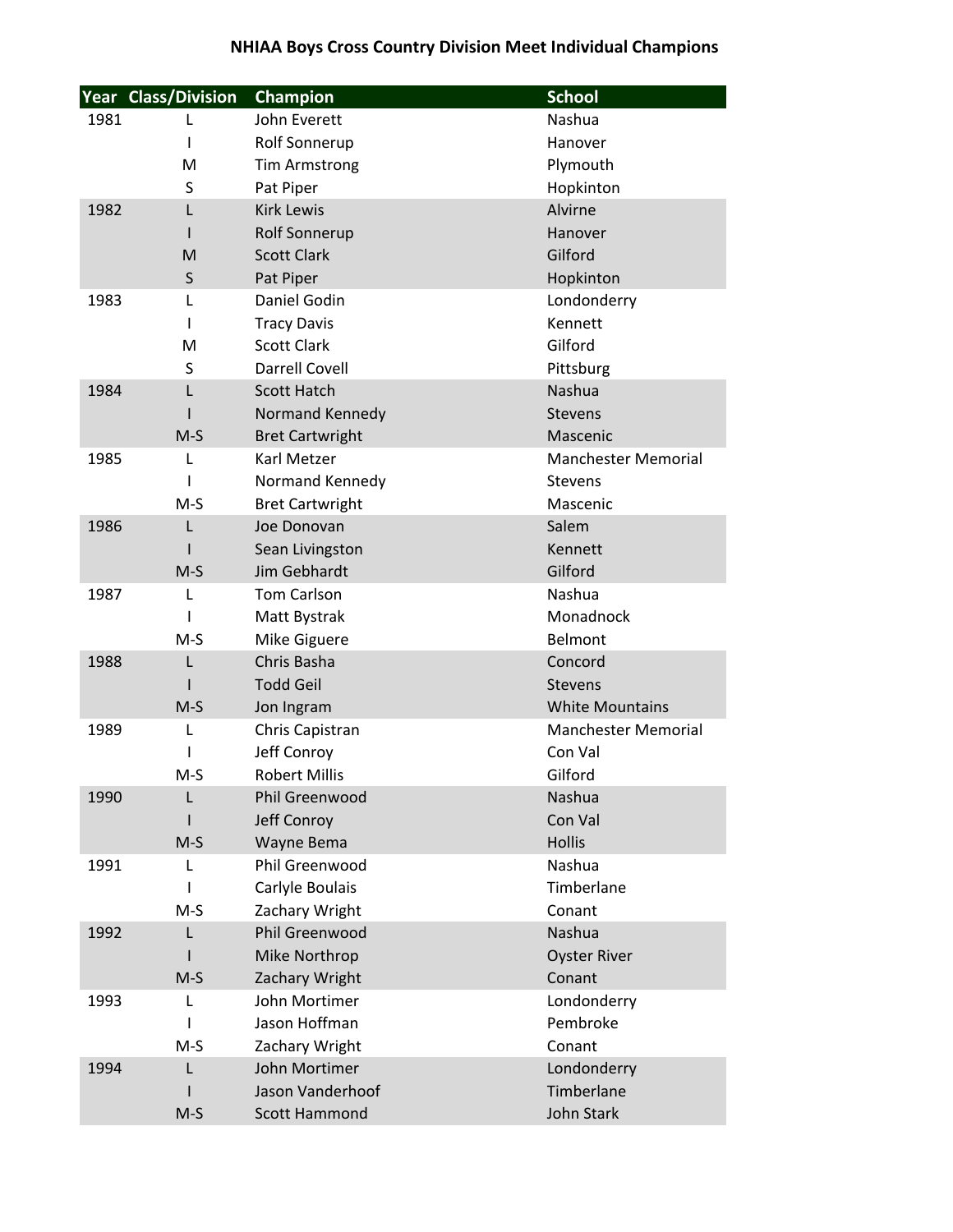|      | Year Class/Division | Champion               | <b>School</b>             |
|------|---------------------|------------------------|---------------------------|
| 1995 | L                   | Joe Letourneau         | Londonderry               |
|      | ı                   | Jason Vanderhoof       | Timberlane                |
|      | $M-S$               | Matt Hjorth            | Pelham                    |
| 1996 | L                   | Joe Letourneau         | Londonderry               |
|      |                     | Kevin Doonan           | Con Val                   |
|      | $M-S$               | Matt Hjorth            | Pelham                    |
| 1997 | L                   | <b>Todd Swenson</b>    | Londonderry               |
|      | ı                   | Matt St. Germain       | Timberlane                |
|      | $M-S$               | Kris Freeman           | Sant Bani                 |
| 1998 | L                   | <b>Brian Astell</b>    | Pinkerton                 |
|      |                     | Andrew Jackman         | St. Thomas                |
|      | $M-S$               | Kris Freeman           | Sant Bani                 |
| 1999 | L                   | David Barrett          | Londonderry               |
|      |                     | Andrew Jackman         | St. Thomas                |
|      | $M-S$               | <b>Patrick Moulton</b> | Pelham                    |
| 2000 | L                   | <b>Peter Mallett</b>   | <b>Manchester Central</b> |
|      |                     | Nate Brigham           | <b>Merrimack Valley</b>   |
|      | $M-S$               | <b>Patrick Moulton</b> | Pelham                    |
| 2001 | L                   | <b>Tony Traux</b>      | Dover                     |
|      | ı                   | <b>Russell Brown</b>   | Hanover                   |
|      | $M-S$               | <b>Scott Merrick</b>   | <b>White Mountains</b>    |
| 2002 | L                   | Cory Thorne            | Portsmouth                |
|      |                     | <b>Russell Brown</b>   | Hanover                   |
|      | $M-S$               | <b>Heath Vincent</b>   | <b>White Mountains</b>    |
| 2003 | L                   | Cory Thorne            | Portsmouth                |
|      | I                   | Scott McGrath          | Con Val                   |
|      | $M-S$               | Dicki Gerry            | <b>Bow</b>                |
| 2004 | L                   | Cory Thorne            | Portsmouth                |
|      |                     | Jack Wells-Bogue       | Lebanon                   |
|      | $M-S$               | <b>Dylan McGuffin</b>  | Sant Bani                 |
| 2005 | L                   | John Schroeder         | Nashua North              |
|      | ı                   | Eyob Eyualem           | <b>Oyster River</b>       |
|      | $M-S$               | Job Christiansen       | Mascenic                  |
| 2006 | L                   | <b>Anthony Merra</b>   | <b>Bishop Guertin</b>     |
|      |                     | Eyob Eyualem           | <b>Oyster River</b>       |
|      | $M-S$               | John Little            | Mascenic                  |
| 2007 | L                   | Cory Sinotte           | <b>Manchester Central</b> |
|      | I                   | Alex McGrath           | Con Val                   |
|      | $M-S$               | John Little            | Mascenic                  |
| 2008 | L                   | <b>Cory Sinotte</b>    | <b>Manchester Central</b> |
|      |                     | Aaron Watanabe         | Hanover                   |
|      | $M-S$               | Eric Malnati           | <b>Fall Mountain</b>      |
| 2009 | L                   | Francis Hernandez      | <b>Bishop Guertin</b>     |
|      |                     | Eric Jenkins           | Portsmouth                |
|      | M-S                 | Isaac Fithian          | Sanborn                   |